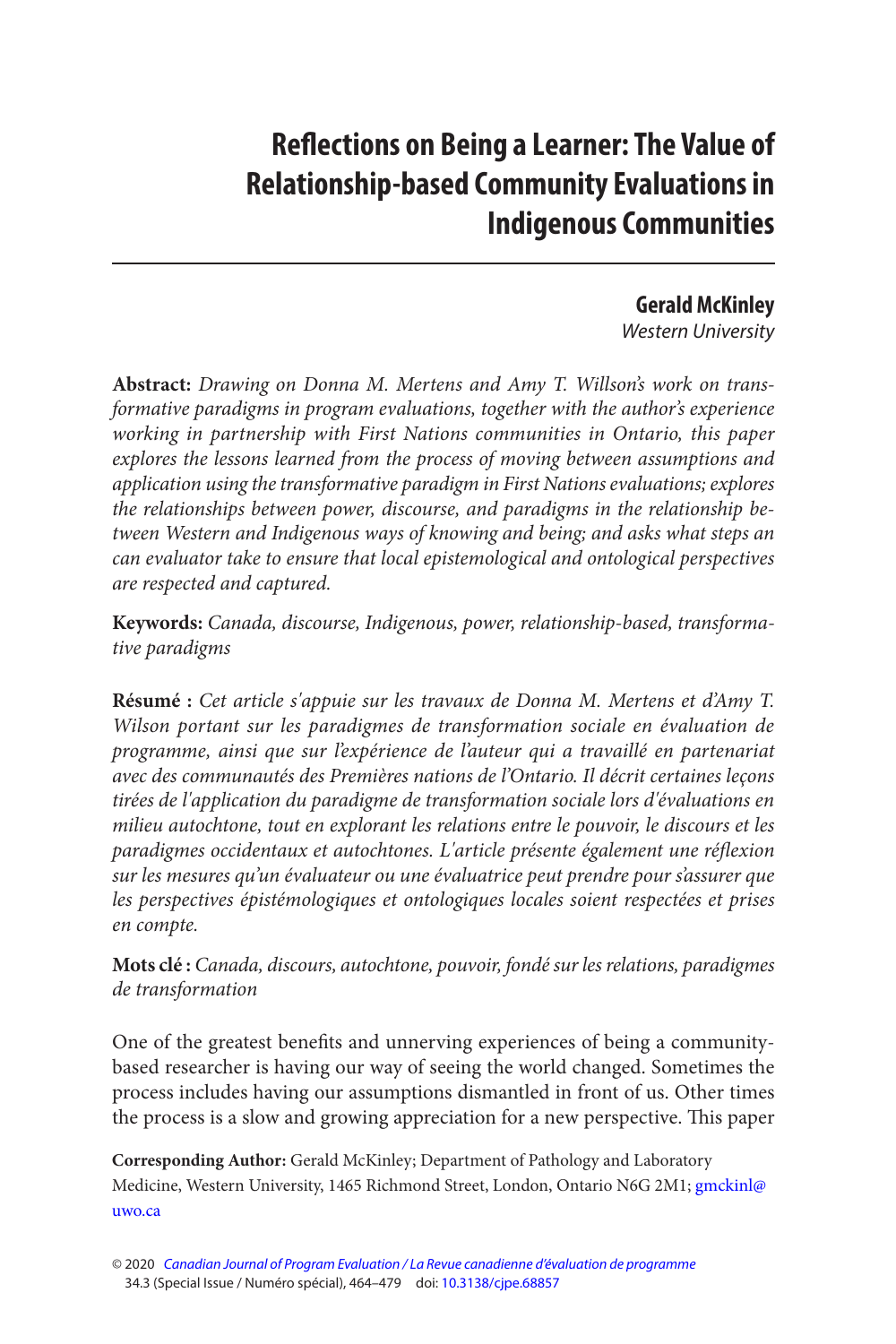<span id="page-1-0"></span>reflects my experience with personal and professional paradigm shifts. The paper is part of my continuing journey as a learner working with First Nations people, mostly Anishinaabek, in southwestern and northwestern Ontario. I am not an Indigenous person. I am immigrant from Northern Ireland, part of a settler tradition. Additionally, I do not use the term ally to describe myself. Instead, I continue to use the term "learner" to reflect the humility that I have been taught is necessary for the applied, relationship-based research that I do. I came to the process of evaluation through relationships and need rather than through my formal education. I bring a background in multi-disciplinary research to this paper, which draws on the disciplines of social sciences, humanities, and qualitative mental health methodologies. In the past few years I have been engaged as a community-based partner in child and adolescent mental health programs in several communities. During this time, it has become increasingly obvious that program evaluations play an important role in transforming and developing community-based programs. This paper will draw on what I continue to learn, from the process of working with my partners and teachers. Specifically, evaluations have been crucial for understanding the gaps that continue to exist between Western and Indigenous ways of knowing the world. As I continue to learn more about the complexity of Anishinaabek epistemology and ontology, I am growing to understand how evaluations can articulate complexity to funders and government policymakers in language that they understand.

and value. On the topic of merit, worth, and values, Donna M. Mertens and Amy Reflecting on the work of Christopher Keane (1998), I argue that at the most fundamental level, the concept of "health" can be assumed to be a normative understanding of how a society should be structured, which is maintained in powerful discourses. Working with this position, I further argue that we must be aware of the assumptions we place into the narratives we produce during the process of evaluation. This argument assumes that evaluations can carry an underlying normative exploration of the ability of a community to carry out activities that lead to health and that it is this normative aspect which determines merit, worth, T. Wilson (2012) ask where the criteria for evaluations come from and what they are derived from. This question serves to guide me in this paper as I consider the work I do with Indigenous communities across Ontario. This position leads me to question if an evaluation is a tool of normativity or whether we can speak to the power of established paradigms through new narratives? With this in mind, I ask if we can make meaningful advances in our willingness to accept Indigenous perspectives at a time when we, as a society, are engaged in a process of truth and reconciliation. Ultimately, I ask if program evaluations play a role in shifting existing paradigms of health through a process of community engagement.

Applying a critical ethnographic lens, this paper explores my experiences learning from the process of conducting evaluations on community-run, Crownfunded programs in Anishinaabek communities. In doing so, I reflect on my ability as an evaluator to create narratives that reflect the values of the community and measure the effectiveness of the program in ways that do not reduce Anishinaabek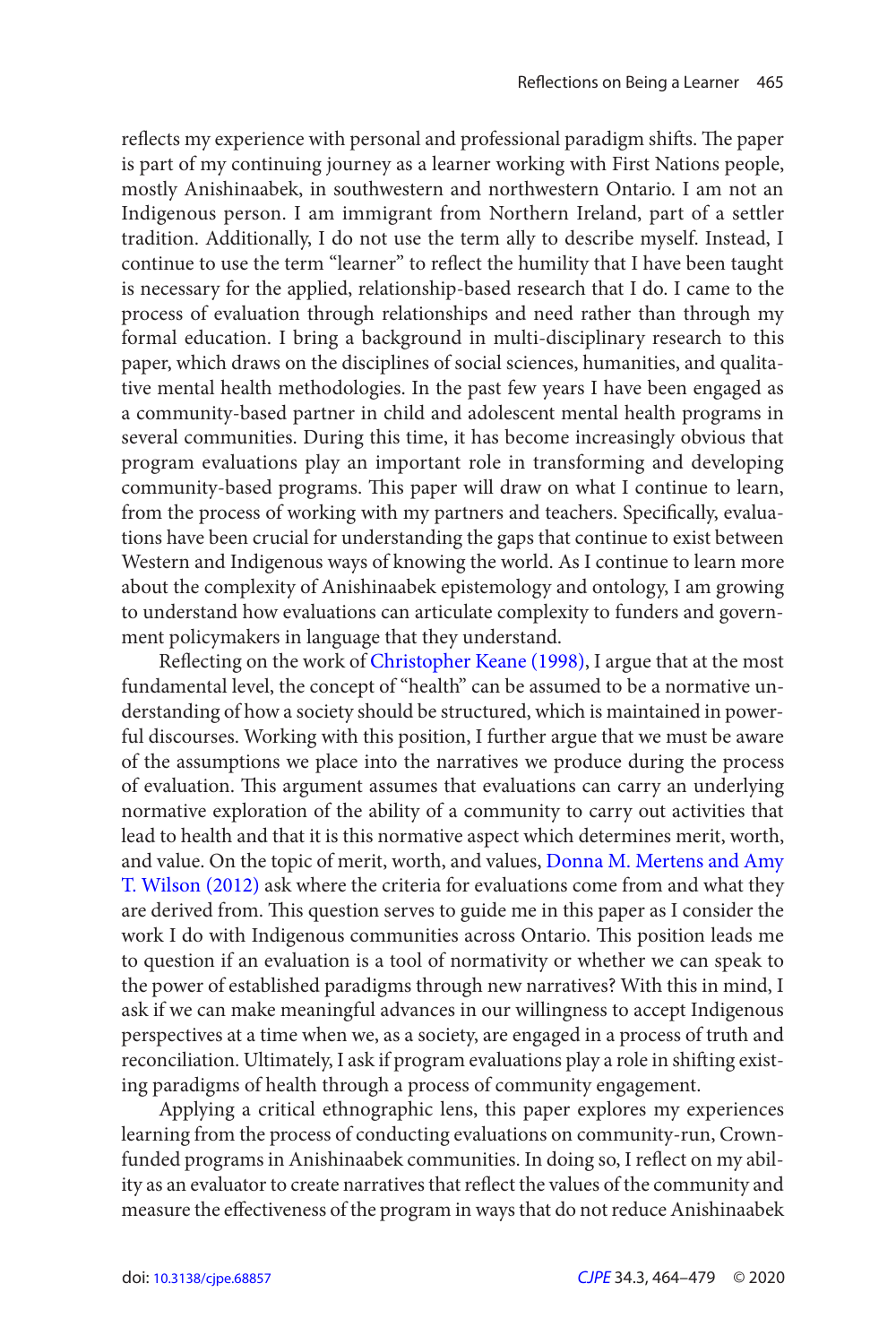<span id="page-2-0"></span>knowledge to tropes of "Indianness." Drawing on medical anthropology and the work of Mertens, which "prioritizes issues of social justice and human rights as overarching principles" to form the basis of any evaluation [\(Mertens, 2013](#page-14-0), p. 27), this paper will explore

- 1. the lessons learned from the process of moving between my assumptions and application using Mertens's transformative paradigm in First Nations evaluations;
- 2. the relationships between power, discourse, and paradigms in the relationship between Western and Indigenous ways of knowing and being; and
- 3. the steps an evaluator can take to ensure that local epistemological and ontological perspectives are respected.

I ask the reader to consider the concepts of "health" and "healthy community." From a theoretical position, my approach to the relationship between normativity and a social construction of what a healthy community looks like is based on work by Christopher Keane. In his paper "Globality and Constructions of World Health," [Keane \(1998\)](#page-14-0) makes two important arguments: first, we must consider our world as a system of societies where discourse about health establishes the meaning of the concept of health; second, an examination of the social construction of health will uncover multiple ideological discourses on how our societies can and should be structured. The power of discourses to shape normativity and thus create paradigms is important when we include the role of assumptions for a paradigm shift as called for by Mertens. I assume that discourses, particularly discourses located in power, maintain established paradigms and their normative expectations. Recall that Merten's transformative paradigm responds to Thomas S. Kuhn's theory of the scientific paradigm ([Mertens, 2009](#page-14-0), p. 255). Kuhn was interested in normative perspectives and meanings within scientific discourse and focused on how changes in meaning signalled or were required for a shift in worldviews associated with scientific knowledge [\(Keller & Lloyd, 1992,](#page-14-0) p. 2). However, if, as [Mertens \(2009,](#page-14-0) p. 44) contends, members of a dominant culture continue to use language that contains culturally influenced terms that can exclude members of non-dominant cultures from the meanings held in the discourse, the consequence is that transformative actions are responding to "established" evidence and discourse in our attempts to engage in paradigm shifts.

It is through Mertens's work that I hope to articulate the movement between theory and action. My end goal is to situate my role in the process of program evaluation within existing power structures and to see how I can apply evaluations and the authority I hold to be a tool for change. I do this to demonstrate how the process of learning from our community partners is an important step in the process of reconciliation. I will show through my applied experiences how an Indigenous concept of health that was once silenced can be voiced and valued within the existing power relationships to privilege Indigenous knowledges. Drawing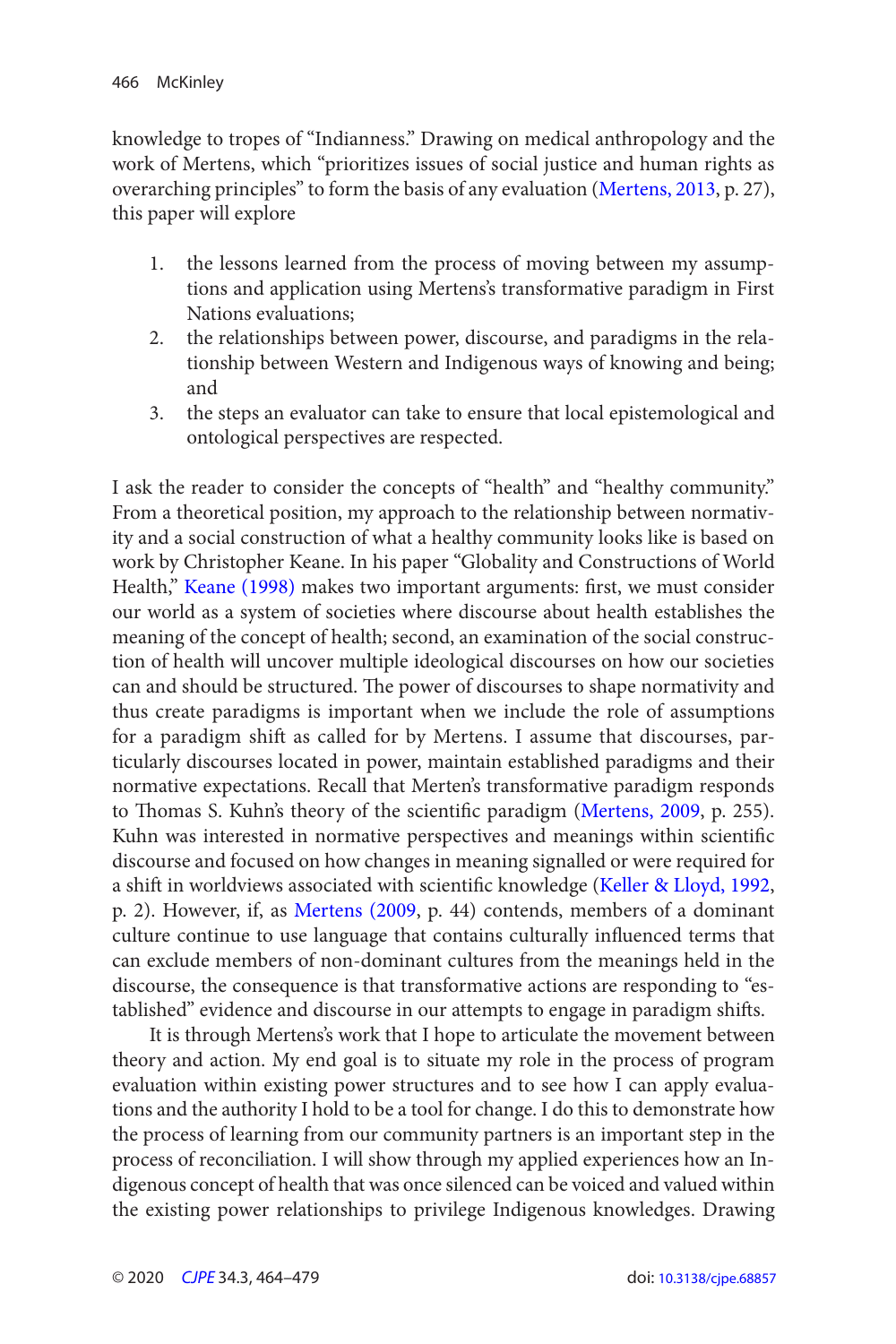<span id="page-3-0"></span>from Ronald Labonte and Renee Torgerson (2005), I consider the concept of a community as one level in a complex system. In this way, I remain theoretical but ground that theory in practical experience in order to see how change may happen.

#### **THE NORMATIVE CONTEXT OF THE EVALUATION NARRATIVE**

Keane (1998) argues for the existence of a normative discourse in health research. "Normative," in the context of this paper, is assumed to be a set of standards that establish current or dominant paradigms and that are maintained through existing discourses. Existing normative discourses can include forms that promote an ongoing focus only on negative health outcomes instead of being open to resilience and positives; or narratives that continue to promote damaging beliefs in the idea of an Indigenous monoculture in the place of the complexity that exists within diverse Indigenous populations. All of these narratives are false but take on the role of the simulacra where the story replaces reality [\(Baudrillard, 1983\)](#page-13-0). As a result, there are important consequences that must be considered when one is engaged in evaluations that will challenge existing dominant paradigms. If, as Keane suggests, we articulate health as an ideologically bound vision of how the world should look, do we risk writing over First Nations narratives of wellness? Do we truly value Indigenous research methods within the academy, or are we in a constant process of translating them into accepted scientific models? Or do we continue to deny intellectual and local "sovereignty when it conflicts with what colonists and modern-day corporate or nontribal government partners" expect [\(Waapataneexkweew, 2018](#page-15-0), p. 550)? How does a society value Indigenous knowledge during the process of reconciliation? Much of what I will argue in this paper works from the position that in order to enact meaningful change, we must work beyond dominant theoretical constructs and change the discourses that maintain powerful Western paradigms on health.

 The transformative paradigm approach works to break down these discursive barriers by focusing on assumptions in four key areas: reality (ontological), the nature of knowledge (epistemological), the approach to systematic inquiry (methodological), and ethics (axiological) ([Mertens, 2009](#page-14-0), p. 45). Assuming that evaluations are a measure of the merit and worth of a program, then we need to be concerned about how we tell the story of the program we are evaluating, how we access information, what we do and do not share, and what that interpretation of data means [\(Mertens & Wilson, 2012,](#page-15-0) p. 6).

I frame my argument and its connection to the transformative paradigm using two examples. The first comes from thinking about "what is," with the conception of structural violence being a case in point. I draw on Paul Farmer's efforts to connect structural violence with health services. [Farmer \(2004,](#page-14-0) p. 307) notes that "structural violence is violence exerted systematically—that is, indirectly—by everyone who belongs to a certain social order." It is violence that does not depend on a single actor but instead exists at the systems level: the levels of privilege and inequality that benefit some while creating disadvantages for others. It is the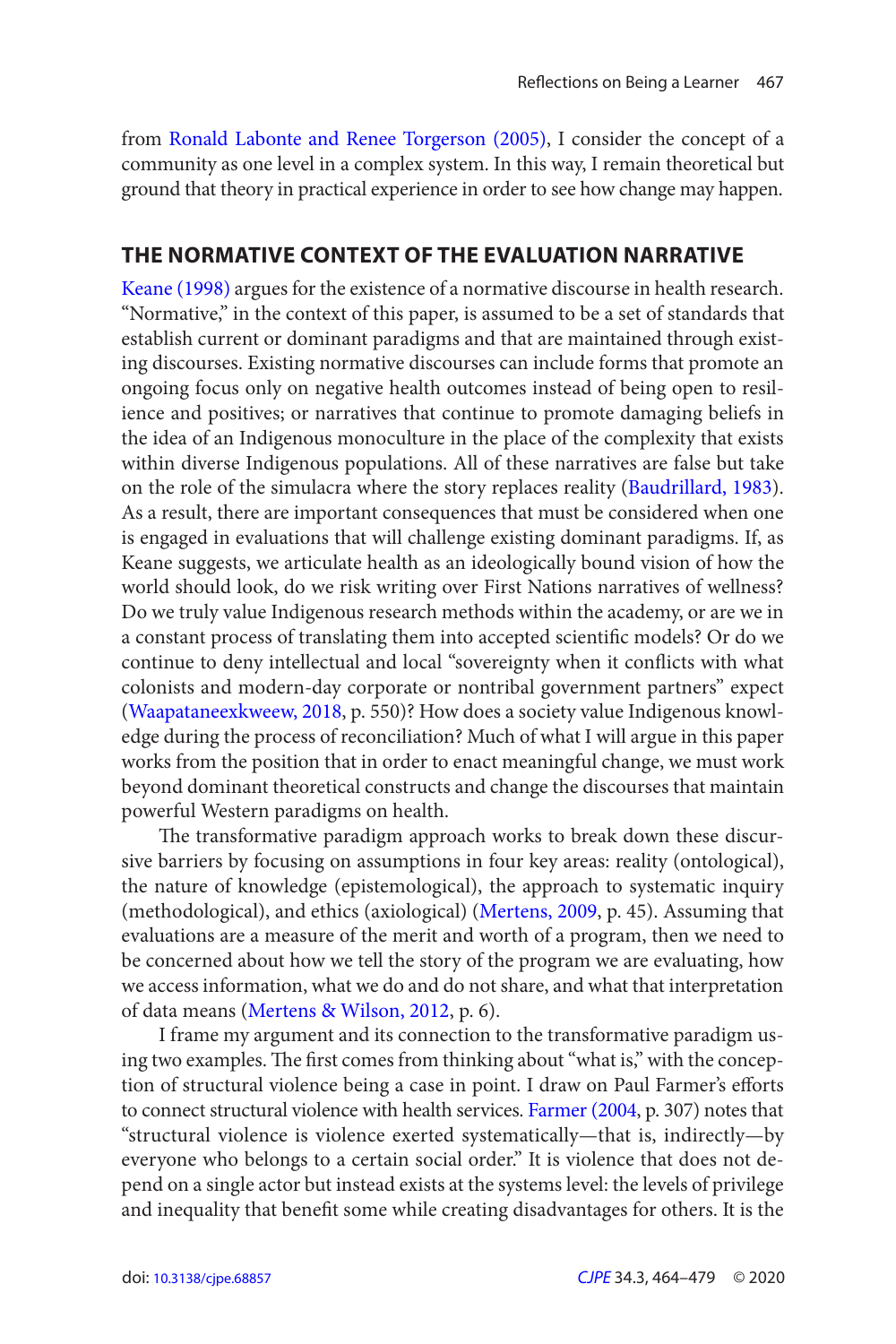<span id="page-4-0"></span>system that Mertens wrote about in Kentucky in the 1960s as a child, which was explained away as the way things are ([Mertens & Wilson, 2012](#page-15-0), p. 161). As a social mechanism, "structural violence is embodied as adverse events [and] is the experience of people who live in poverty or are marginalized by racism, gender inequality, or a noxious mix of all of the above" [\(Farmer, 2004](#page-14-0), p. 308). Farmer holds that structural violence is, in part, dependent on the creation of a hegemonic narrative of history that legitimizes the system of inequality [\(Farmer, 2004,](#page-14-0) p. 308).

 The current health inequalities facing First Nations people in Canada can align with this definition of structural violence. Current government policy and actions are not isolated ahistorical events. Instead, they are part of a long history that connects the health and wellness of Indigenous populations in Canada to Indigenous populations around the world via economic, political, and social policy. Before Canada existed as a state, it was a colonial appendage for England and France. The Staples Theory developed by Harold Innis holds that Canada has developed into its current economic, political, and social form because of the exploitation of a changing series of staples, including fish, fur, lumber, minerals, oil, and gas [\(Breau, Toy, Brown, MacDonald, & Cooms, 2018,](#page-13-0) p. 357). The administration of "Indians" by the Crown through this history, which continues through ongoing consultations and actions around minerals, oil, and gas, is about ensuring market access to staples rather than the welfare of a population. The Royal Proclamation of 1763, which is now enshrined in the Canadian Constitution Act, 1982, established a Nation-to-Nation relationship between the Crown and Indigenous peoples. Policies such as the Indian Act, Indian residential schools, and the selling of reserve land are an abuse of the fiduciary responsibility that the Crown adopted in the relationship and perpetuate the social inequalities that legitimize stereotypical views of Indigenous populations. Kirmayer, Gone, and Moses (2014) argue that these actions represent ongoing structural violence rather than past traumas that contribute directly to the health of Indigenous peoples in Canada.

 able to speak back against them. The modelling of a complex system allows for My second example focuses on transformation. It is grounded in the global health model developed by Labonte and Torgerson (2005). As shown in [Figure 1](#page-5-0), the model acknowledges bidirectional connections between policy and action at multiple levels, which run from individual to superordinate categories. The model is important for understanding the transformative paradigm because it helps to locate our own actions and any potential connections across actors. The interconnected model allows me to think about how the economic, political, and social policies and the power that maintain a system of inequalities are connected to the communities I work in. By understanding these connections, I am better targeted steps within its mechanisms to voice connections to global policy and trade over simplistic assumptions of "that's just the way they are."

 The production of an evaluation is, in its most basic sense, the creation of a narrative. As the authors of these narratives, we, the evaluators, make choices that are inherent in the power that we hold ([Scriven, 2017\)](#page-15-0). From the choice of methods to the design of our questions, to the outcomes on our logic models, we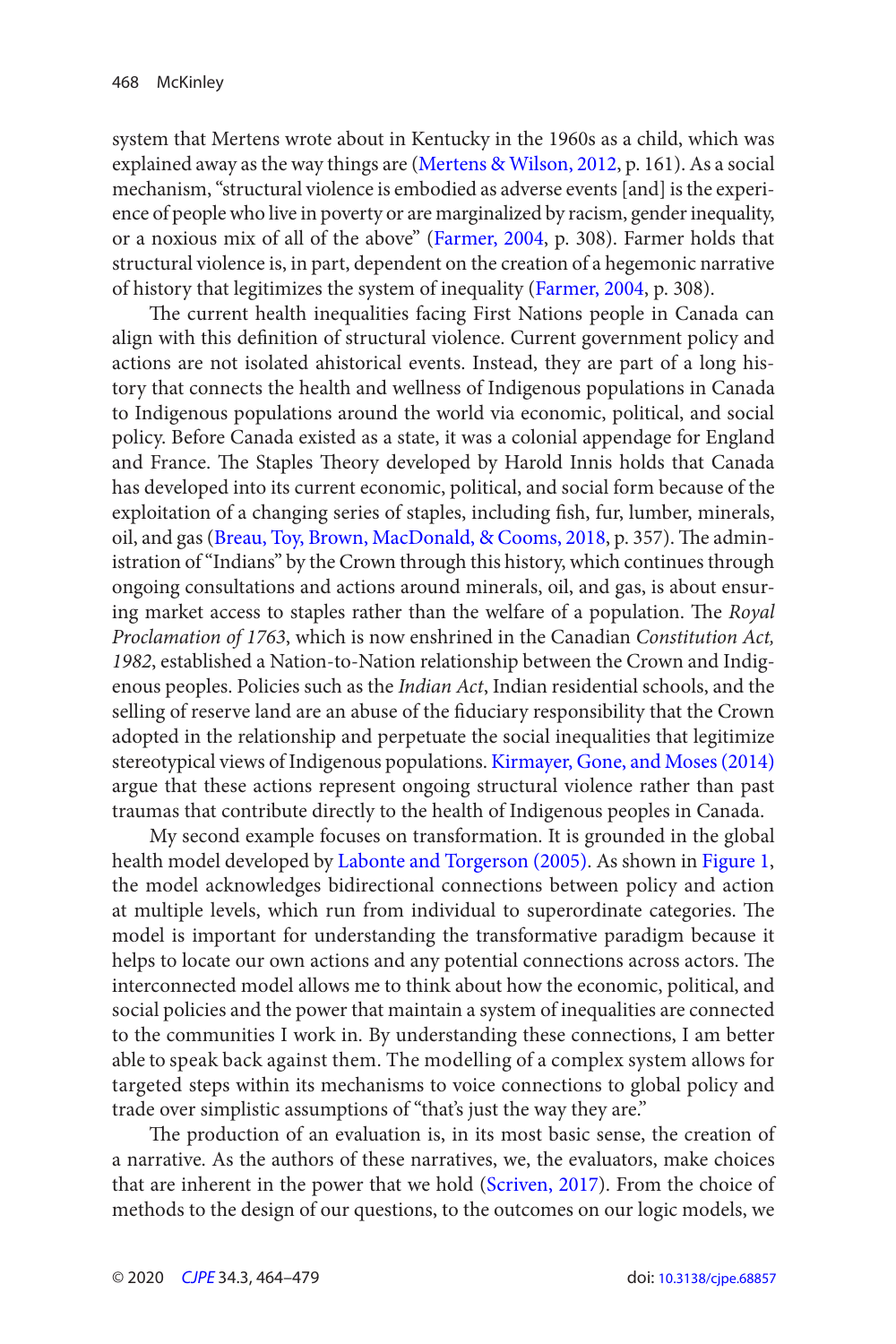<span id="page-5-0"></span>

**Figure 1.** Globalization and health basic framework

are figuring out how to tell a story, which characters to use, and if that story will be a positive or a negative one. The power we wield becomes more important for us to recognize when we work with communities that are traditionally marginalized or silenced.

In the context of completing evaluations of Crown funded programs in First Nations communities, these powers can be accentuated. Consider the word "health" as a concept. The WHO definition is well known: "a state of complete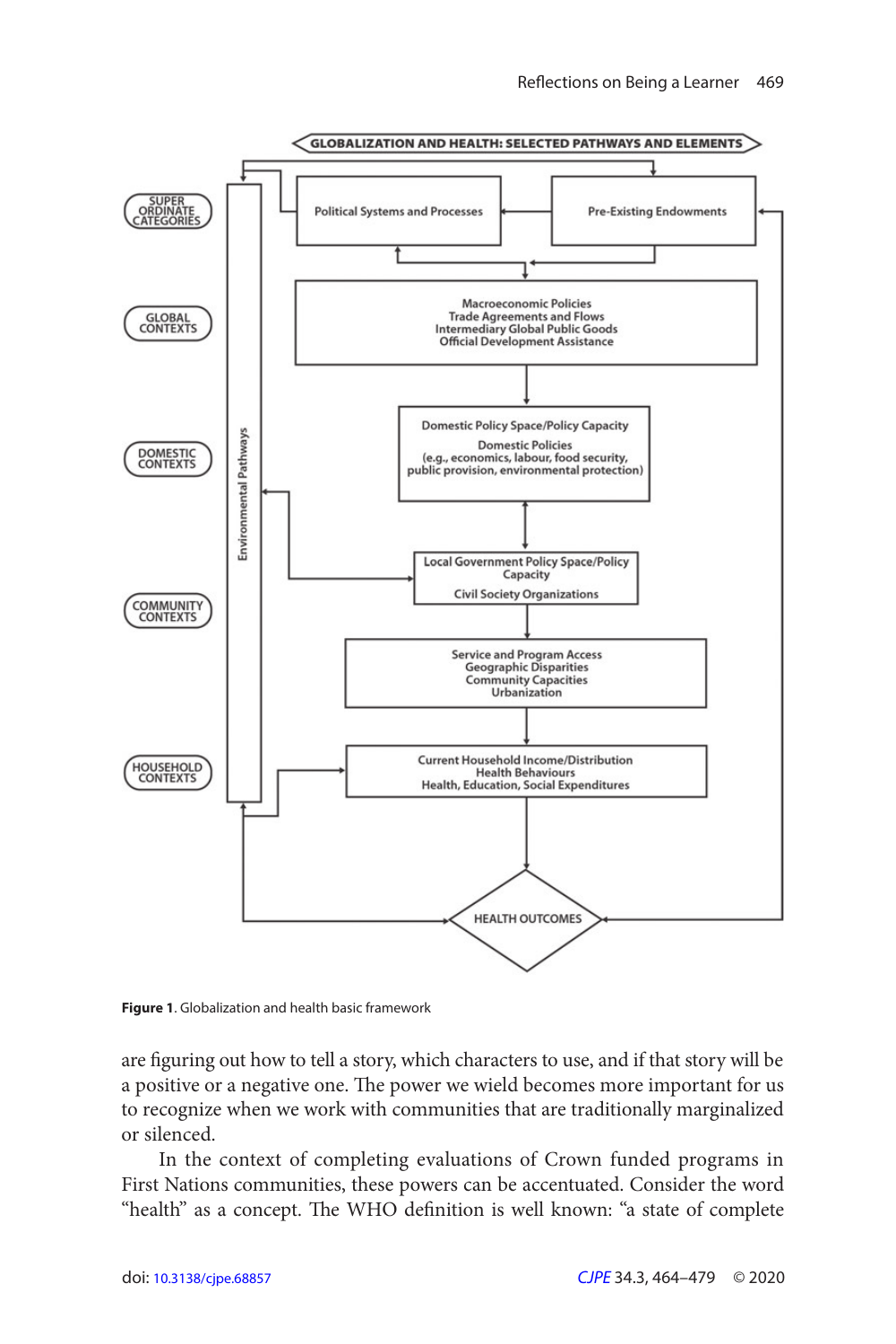<span id="page-6-0"></span>good way: bimaadiziwin, which is based on the verb for "be alive": bimaadizi. The physical, mental and social well-being and not merely the absence of disease or infirmity" [\(International Health Conference 2002](#page-14-0)7). In the English language, health is a state, a noun; however, in Anishinaabeemowin, the language of the Anishinaabek, there is no word for health. There is a word for a concept of living a distinction between a noun and a verb may seem small, but it is in language use that all events are converted into narratives. Having health be understood as something we do rather than something we have is important for the narrative. The difference in language harkens to the power of dominant groups to assume that everyone understands how they are speaking. Living a good way has important ontological implications and ties how we view knowledge, ethics, and data collection.

 The process of understanding the connection between discourses that maintain structural inequalities and how program evaluations fit into a larger global system starts with ourselves. Within that in mind, I shift my attention to a case study demonstrating the application of the transformative paradigm. The purpose of the application is to demonstrate the bidirectional movement between theory to action within a larger context.

## **CASE STUDY**

Between fall 2017 and fall 2018, I was actively engaged in the evaluation of an education-based program in a First Nation community in southwestern Ontario. It is a community that I have worked with for a number of years and where I continue to be mentored. Because the report was ultimately destined for Health Canada, my community partners and I decided to follow the evaluation guidelines set out by the Ontario Centre for Excellence for Child and Adolescent Mental Health (OCECAMH). The process of organizing the evaluation demonstrated the importance of trust in relationships that take years to grow. Working in multiple communities, I have learned that best practices in maintaining trust start with open communication. Through this process, the OCECAMH guidelines were determined to be flexible enough to allow local community values to be prioritized. It is an error to assume that resources originating outside of a First Nations context should be rejected outright. Instead, consultation and the accepting of our responsibilities in relationships allows us, as evaluators, to bring additional advantages to our partners. Unilateral application without a relationship reinforces power imbalances. However, ongoing consultation is an effective means of decentring power away from our institutions.

Early site visits with program administrators were used to develop an understanding of the structure of the program. These meetings also served as early stakeholder-engagement sessions. Because of the small size of the immediate program team, early stakeholder engagement was a relatively efficient process. Inperson, one-on-one meetings allowed for the effective development of key evaluation questions. The sessions aided in the development both of search topics for the literature review and of the logic model. Stakeholder meetings, the literature review, and the logic model were then used to identify quantitative and qualitative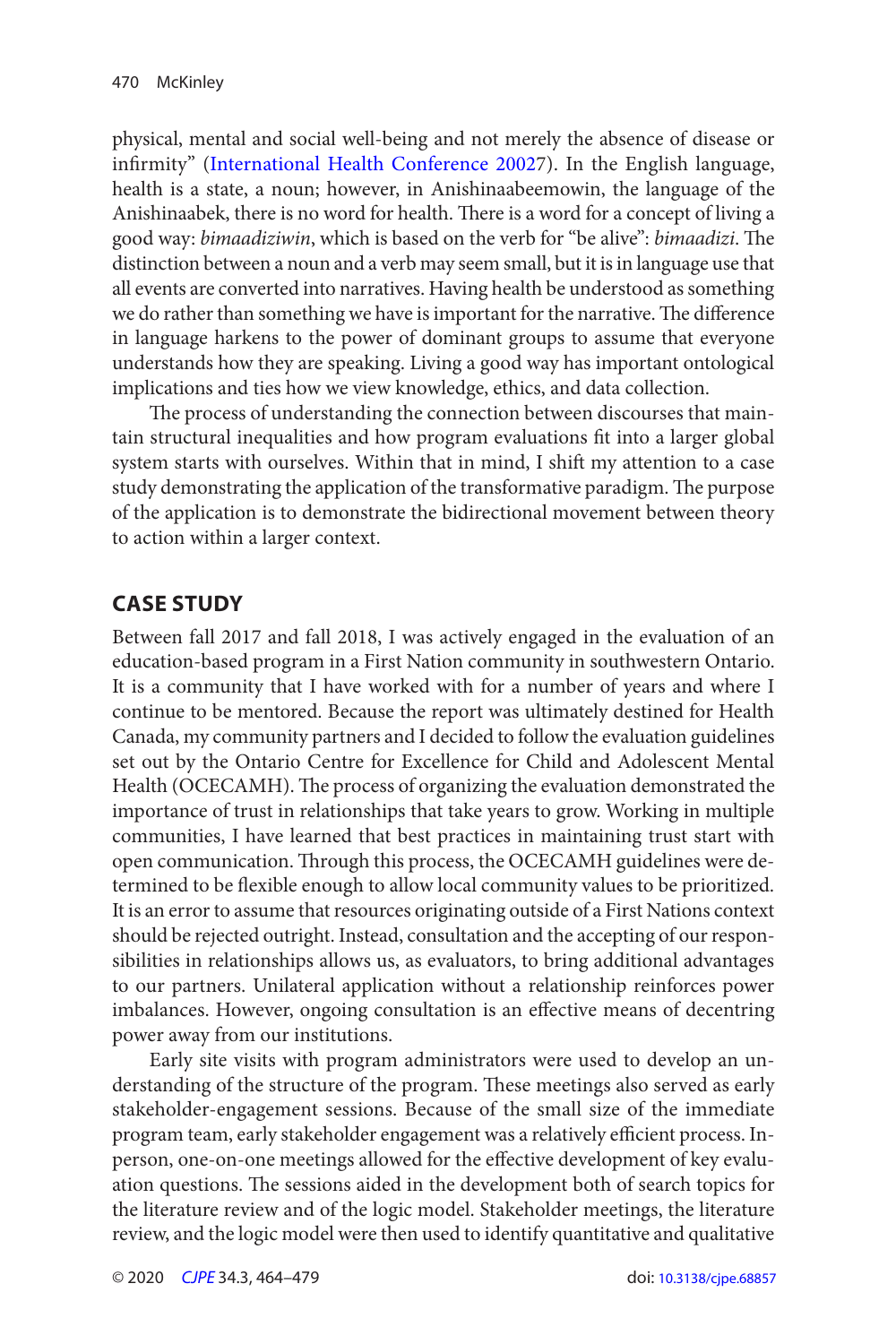<span id="page-7-0"></span>outcome measures. An online survey and focus group interviews were identified as methods for qualitative data collection.

lar conditions, are at elevated risk of not completing secondary school. The staff The program provided in-school services for at-risk youth who, under reguwere trained in crisis intervention and were able to de-escalate situations safely and effectively. Services provided include access to social workers, psychological counselling, speech and language pathology, and occupational therapy. The program also brings traditional healers into the school in order to incorporate local Anishinaabek teachings into the school day. Overall, the program reduced total school suspensions by three quarters, increased graduation rates, and decreased crisis situations in school. The effects extended beyond the students enrolled in the program by making the school safer overall.

The learning for me came in articulating the "why" of the program. The program was supported and valued highly by students, staff, the families of students, and professional health-care providers who worked with the program. Quantitative data told only a small part of the story; the real value of the program was found in in-program relationships. Among many Anishinaabek people, relationships are of great importance. The funder of the program was comfortable with the quantitative data. The funding was to make the school safer and increase graduation rates. That job was done. However, in conversation with community members, it became clear that they wanted the evaluation to reflect Anishinaabek values such as the Seven Grandfathers' teachings. The program has become a source of pride for many involved with it, and it was clear the more I worked with participants that they viewed the human resources and the Anishinaabek values used in the program as the reason for its success.

Based on the Labonte and Torgerson (2005) model, the interactions between levels of power start to become evident. The top-down funder expected results from the evaluation that reflected their normative understanding of value, merits, and worth. Community-level expectations, particularly from the host department in the community, reflected another set of values, including the impact of the program on local families. At the individual level, the role that each participant played in the program affected their expectations of normative values. It is in this interaction between levels that the transformative paradigm is important. If an existing construct of a paradigm contains within it a set of theories, and the theories are ways of thinking about the social construct that is the paradigm, changing the theory does not necessarily change the paradigm ([Mertens & Wilson, 2012](#page-15-0), p. 34). What is needed, then, is a way of changing the paradigm to engage with the concept of "health" as a verb ( bimaadaziwin), rather than remain rooted in the WHO definition.

If we recall that Mertens drew on Guba and Lincoln's (1989) definition of paradigm as consisting of the four philosophical assumptions of ontology, epistemology, methodology, and axiological [\(Mertens & Wilson, 2012](#page-15-0), p. 36), the transformative paradigm then provides a means of exploring the larger picture that is the interaction of power, and power imbalances, in a multi-level system. It is here that I return to the importance of discourse in this argument. Paradigms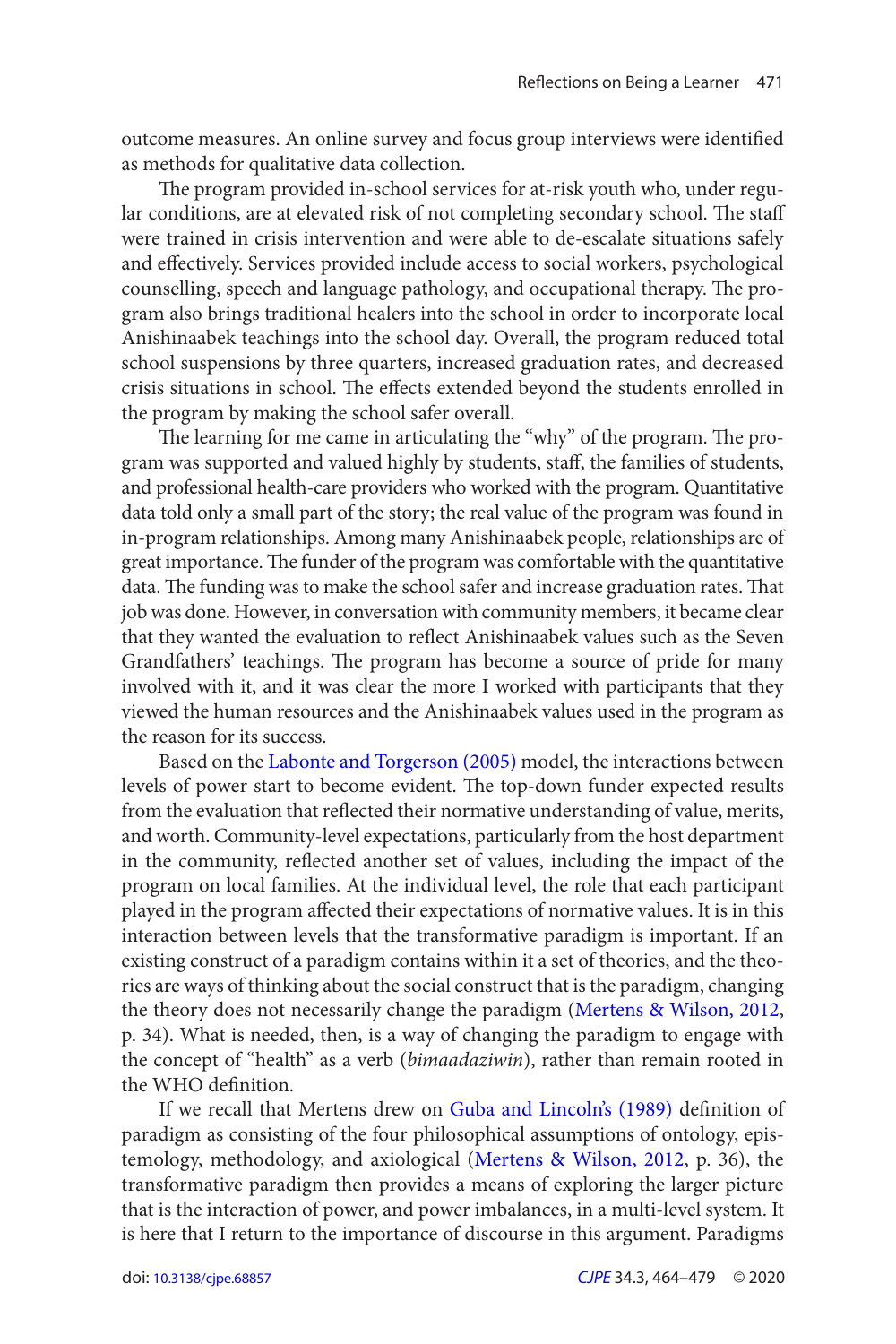are social constructs, which can be transmitted between people only through language, and, to stick with a strict definition, discourse is defined as any use of language longer than a sentence. Here, the importance of the distinction between health as a thing versus health as an action becomes important. In the case study, I initially was interested in the outputs that the program produced in the form of better quantitative data. However, the lesson was that the community valued the way in which people behaved. Therefore, two paradigms, one evaluation report.

# **THE IMPORTANCE OF ONTOLOGY**

Mertens (2009) defines ontological assumptions as being socially constructed and notes that the social construction is based on a foundation of unequal power distribution. Power is a function of politics, economics, gender, culture, and ethnicity, to name but a few. Power and social forces, then, are an assemblage of factors. However, it must be considered as a fluid system of interactions, not a mere spectrum from powerless to powerful. Returning to Mertens's quote about the state of schools in Kentucky, it is power that allows a social inequality to be articulated as "just the way things are," but, I add, there is also power in evaluation to change how we approach those things.

 The ontological assumptions are an important place to start when articulating my experiences working with First Nations communities. The nature of being, or of being a spiritual being experiencing a physical existence, will affect the other three aspects of Mertens's transformation paradigm. The assumptions that I carry with me from my experiences as a non-Indigenous person can lead to invalid conclusions about the processes or effectiveness of a program. Factors such as politics, economic development, or culture play a much smaller role in my day-to-day life than they do in the functioning of the communities where I have relationships. In using the term "culture," I do not wish to suggest that First Nations peoples are culturally bound: that would be an error. In [Labonte and Torgerson's \(2005\)](#page-14-0) model, culture functions differently at the individual, community, and government levels. We are all multicultural in the sense that we are all disciplined through various forms of education (home, school, work, larger social settings, etc.). To say someone is Anishinaabek, for example, should not circumscribe them into a narrow understanding of what that means, for the same person may also live the culture of a physician or a hip-hop fan. Instead, I argue that we should consider culture as a guideline for how we as individuals and communities manifest different cultures ([Mertens, 2009](#page-14-0), p. 62).

The first assumption that can be considered when working in First Nations communities is the nature of the self. It is clear that all societies and all cultures have ways of understanding, or questioning, what it means to be a being in this world. Interestingly, for many cultures their own name for themselves as a people is often translatable as "the people." I am fortunate to have the opportunity to continue to learn from communities mostly consisting of Anishinaabek people in Ontario. One thing that has become clear is, regardless of whether individuals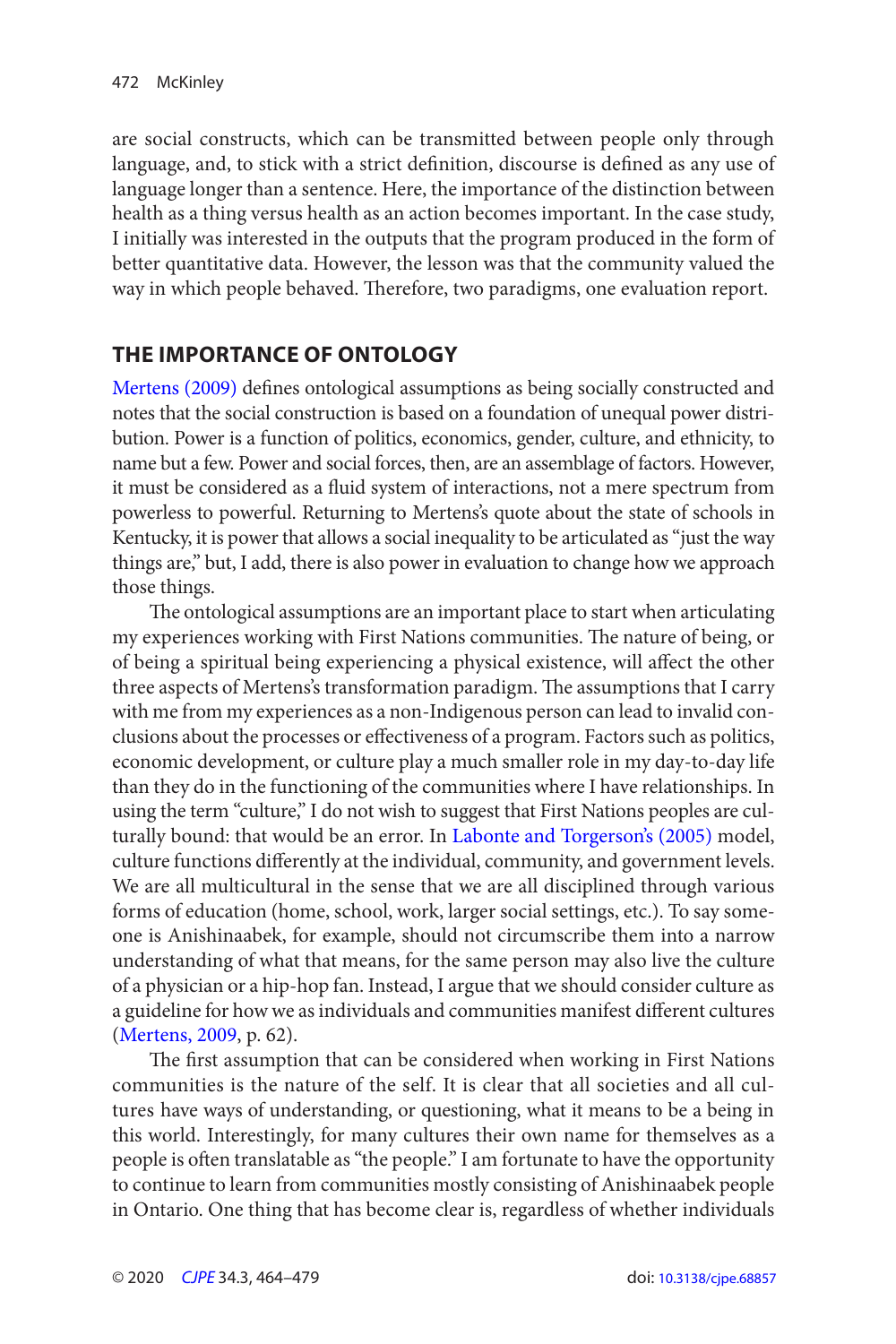<span id="page-9-0"></span>consider themselves to be traditional or Christian or somewhere in the middle, for many the self still retains a significant aspect of responsibility-based actions.

 The idea of responsibility-based, community-focused rather than deliverablefocused action is challenging to evaluate as a researcher. Largely it comes down to the scope of our evaluation and the interconnected layers of the community. One of my community-based teachers refers to projects in a quilt-like fashion. They all connect for the community. If our scope is limited to a single project, we lose sight of the quilt and of other responsibilities that our partners have. The scope, or scale, of the evaluation will reflect the different degrees of complexity that are present in a program [\(Mertens & Wilson, 2012](#page-15-0), p. 17). But this complexity can be lost if we are circumscribed by funder limitations on the scope of the program, which are usually concerned with accountability for spending.

A second key ontological element is that of language connotation. The nature of Anishinaabemowin is that where you are and who you are speaking with will affect how the language is structured ([Valentine, 2001](#page-15-0)). It is a largely verb-based language providing an important context/place link. While the use of Anishinaabemowin has declined, it continues to influence how people speak English in Anishinaabek communities. It is in local connotational values that I have had an opportunity for the greatest learning and have made some of my greatest mistakes. The connection between what a word means and where you come from cannot be overstated. For example, I learned very early that having a PhD and being a university faculty member was not overly important to my community relationships. More importance is placed on how I act with humility and kindness than to titles that I hold. Social capital and the power that comes with it are assigned differently in First Nations contexts.

#### **EPISTEMOLOGICAL ASSUMPTIONS**

In Mertens's transformative paradigm, epistemological assumptions focus on the nature of knowledge and how the relationship between the researcher and partners is developed in order to understand the context of the research [\(Mertens,](#page-14-0)  [2009,](#page-14-0) p. 56). Working with First Nations partners has demonstrated that the relationship and trust aspect are most important. The action of building relationships ties the epistemological assumption to the ontological. When we engage in building relationships, we assume a set of responsibilities within that relationship. In addition, the quality of these relationships helps establish the quality of the evaluation itself [\(Mertens & Wilson, 2012,](#page-15-0) pp. 44–45). In an Anishinaabek context, relationships and responsibility are essential aspects of bimaadiziwin.

We are, as evaluators, also in a relationship with our knowledge systems. We socially acquire our understanding of knowledge systems during the process of disciplining ourselves in the education system. Positivist and post-positivist notions of neutral and objective researchers are greatly problematic and potentially damaging to the process of relationship building. With this in mind, the first epistemological assumption that I reflect on is that theory is external to the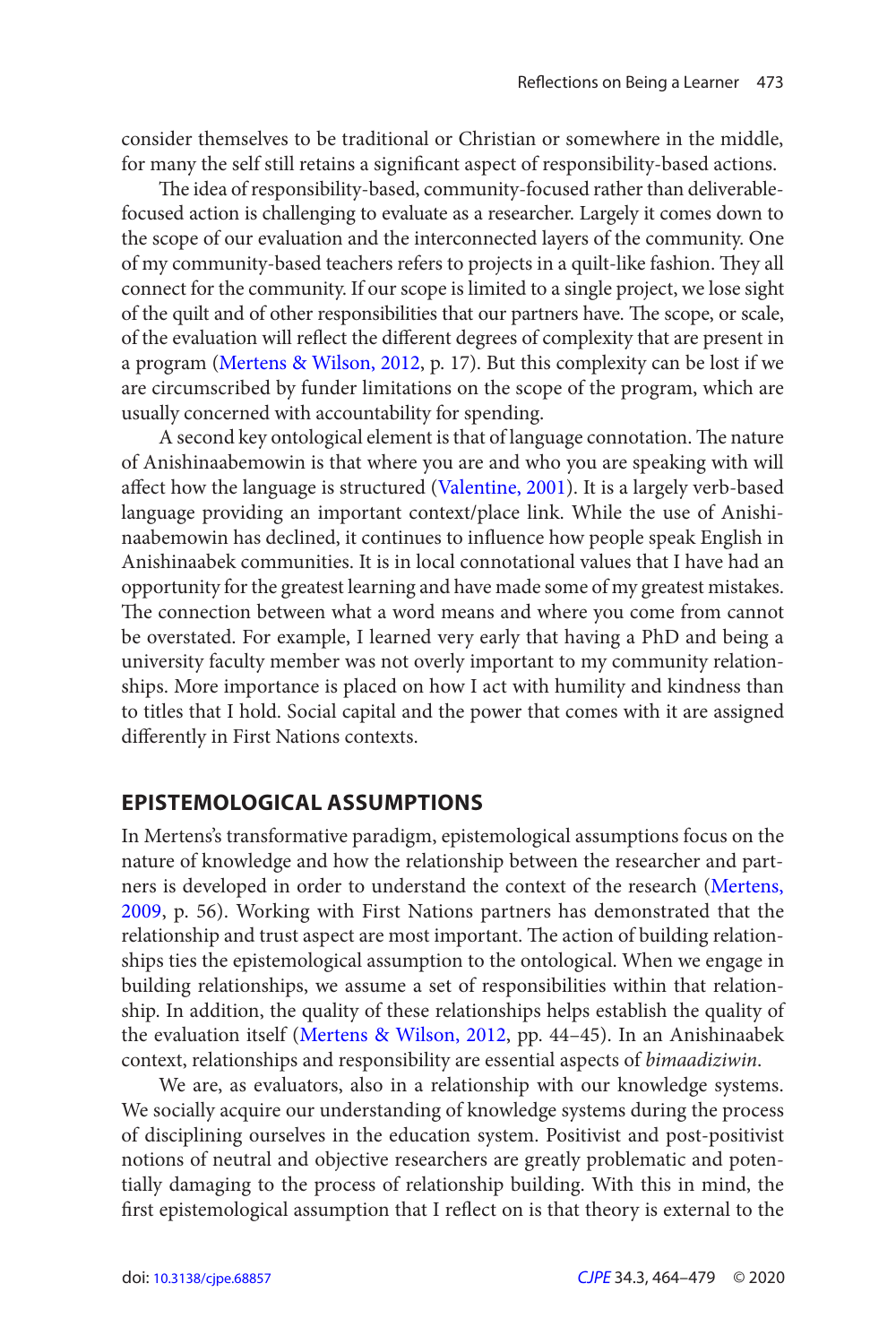<span id="page-10-0"></span>community; it is an academic preoccupation. As discussed by [Mertens and Wilson](#page-15-0)  [\(2012\)](#page-15-0), theories are contained within our paradigms. Our actions in evaluation are influenced by program theory, evaluation theory, and social science theory [\(Mertens & Wilson, 2012,](#page-15-0) p. 34). And while there are some excellent and important theoretical approaches, we must consider the manner in which the narratives in our own reports are created. We all carry biases, positive and negative, which will influence how we construct the narrative of the report. On this, [Mertens](#page-14-0)   $(2009, p. 175)$  $(2009, p. 175)$  argues that bias apply to all methods and can affect our choice of categories and variables for quantitative evaluations. For example, numbers, valued for their objective narrative of things, are little more than a language. Our bias in defining terms shapes what the numbers say. For example, a tool measuring resilience might provide a numerical representation of resilience, but a personal story of resilience captures another aspect. Our bias or preferences dictates how we value each.

 in school, regardless of the context of the violence [\(Daniel & Bondy, 2008\)](#page-14-0). My The school-based program aims to keep students in school by implementing a proactive approach similar to the Collaborative and Proactive Solutions (CPS) program developed by Ross Greene ([Greene & Winkler, 2019](#page-14-0)). CPS includes students and the context of their lives in building proactive solutions in response to what were traditionally seen as behaviours requiring discipline. The approach is time-intensive and slower relative to the "safe schools" approach. With the safe schools policy, schools are expected to take a zero-tolerance approach to violence training in the social etiology of mental illness and my own ideological position inform me that the CPS approach is more likely to produce a positive outcome for the student. However, if I believed in the benefits of punitive response, my evaluation of the program would take a different form. My theoretical approach to the narrative could influence the future of the program, its funding, and its leadership.

 The second assumption I work with is that the complexity of local knowledge is best understood in the context of the community. However, that context should be considered within a scope of relationships. The community context does not mean setting up boundaries around the geographic site of the community. Instead, it asks us to consider how flows of information and relationships are interpreted and acted upon within that setting. For example, Dean Jacobs, consultation manager at Walpole Island First Nation, speaks of the need to view the community in terms of the local ecosystem, the larger Great Lakes ecosystem, and the continental ecosystem ([Jacobs, Darnell, & McKinley, forthcoming\)](#page-14-0). Local knowledge must be considered as an essential component to research/evaluation programs.

With that in mind, my experiences have been that local knowledge is not always scalable and requires a knowledge translation approach that responds to this challenge. During the development of a child and adolescent mental health program in a smaller Anishinaabek community in the near north of Ontario, our team set out to build relationships for a successful program. During this process, it became clear that program ideas that focused on teaching land-based or hunting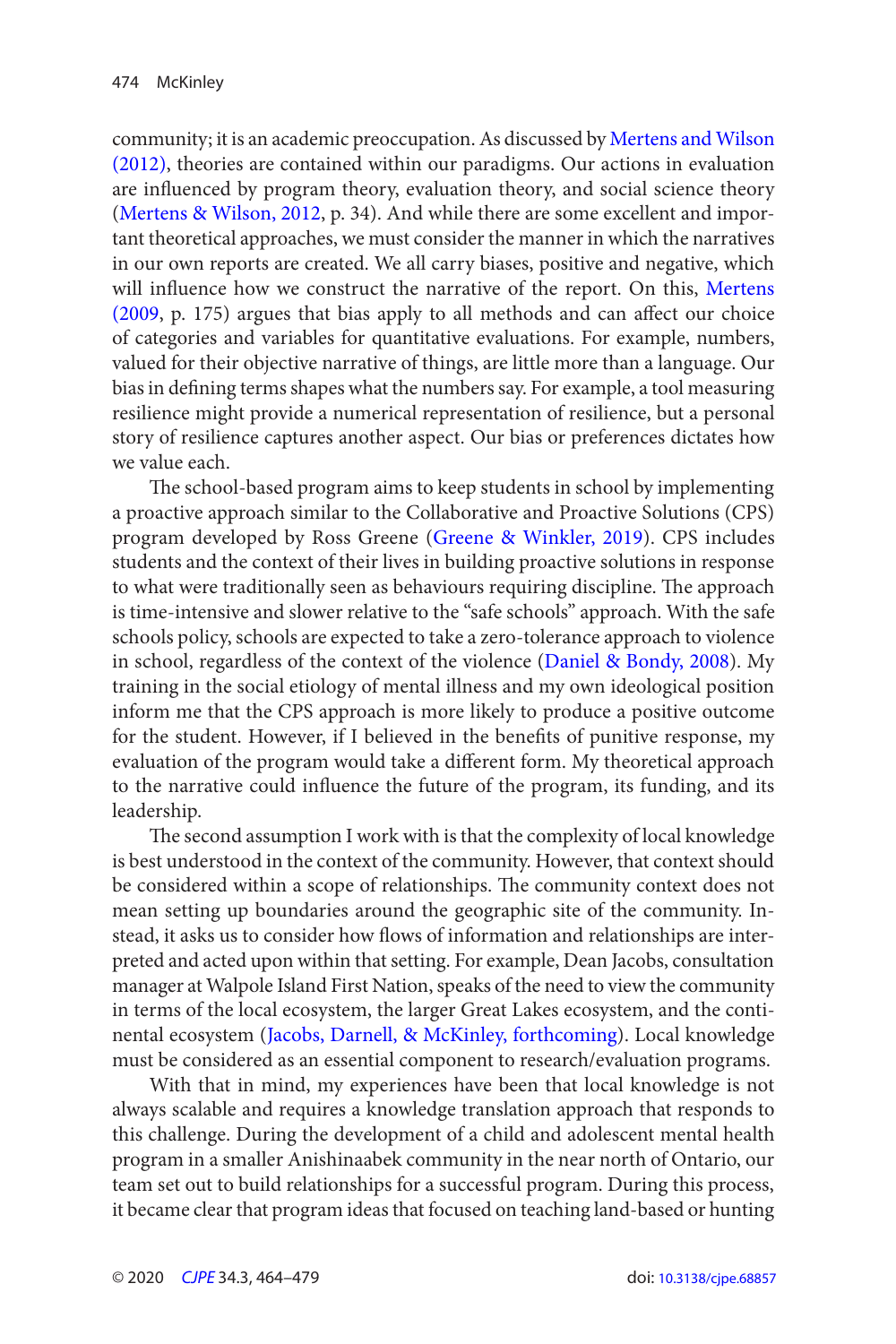<span id="page-11-0"></span>skills would not be appropriate because the youth were already skilled in this area. This contrasted with our observations in other communities, where youth tended to exhibit few land-based skills. The connections between community members that develop on the land were already in place in this particular context. Instead, through a process of listening and sharing, a program built on what we called "responsibility-based" actions was built. During the evaluation process, it became clear that the team's willingness to listen and learn about local knowledge was an important factor in the success of the program.

#### **METHODOLOGICAL ASSUMPTIONS**

Mertens's transformative paradigm does not have a set list of methods that she recommends. Instead, it focuses on the establishment of a "philosophical basis" that can guide the development of a protocol, usually through mixed-methods approaches [\(Mertens, 2009](#page-14-0), p. 59). For my own purposes, I utilize the program evaluation toolkit published by the Ontario Centre of Excellence for Child and Mental Health (2013). The stepped program in the toolkit works effectively with the community-based knowledge translation approach that I will discuss shortly. It allows for a natural back and forth between community and researcher/evaluator, thus helping to reduce the degree of invisible normative assumptions that can find their way into an evaluation.

opment of strengths, knowledge, skills, and practices rather than on deficits. Oster, The first major assumption that I work with is the need to focus on assets rather than deficits [\(Waapataneexkweew, 2018](#page-15-0)). This is an appropriate place to return to narratives and their power to create. Consider how Indigenous health is discussed in Canada (and globally). Based on a history of division and marginalization, there remains a tendency to focus on what is lacking or damaged in First Nations communities: drinking water, housing, food security, to name a few. Crengle et al. (2014) call for the development of measures that focus on the devel-[Grier, Lightning, Mayan, and Toth \(2014 \)](#page-15-0) associate deficit-focused discourse with generalizations about Indigenous peoples.

where the idea grew. If bimaadiziwin is a way of living a good life and is differ-The school-based program from the case study moves away from deficitbased programs and redefines asset-based programs as responsibility-based. The reason for this comes from the local knowledge of the Anishinaabek community ent from health as a status, then it makes sense to have the measures used in the program focus on responsibilities as actions rather than measures as things. Methodologically, this is challenging to measure. For this reason, the mixed methods approach assumed under the transformative paradigm is beneficial. Narrative approaches are often more effective at capturing action-based measures than quantitative measures. [Mertens \(2009\)](#page-14-0) reflects on the use of narrative in evaluation via critical race theory (CRT). Here, narratives have the potential to add the voice of populations that have had their voices removed from them. Drawing on Solorzano and Yasso, [Mertens \(2009](#page-14-0), p. 286-287) describes how personal stories,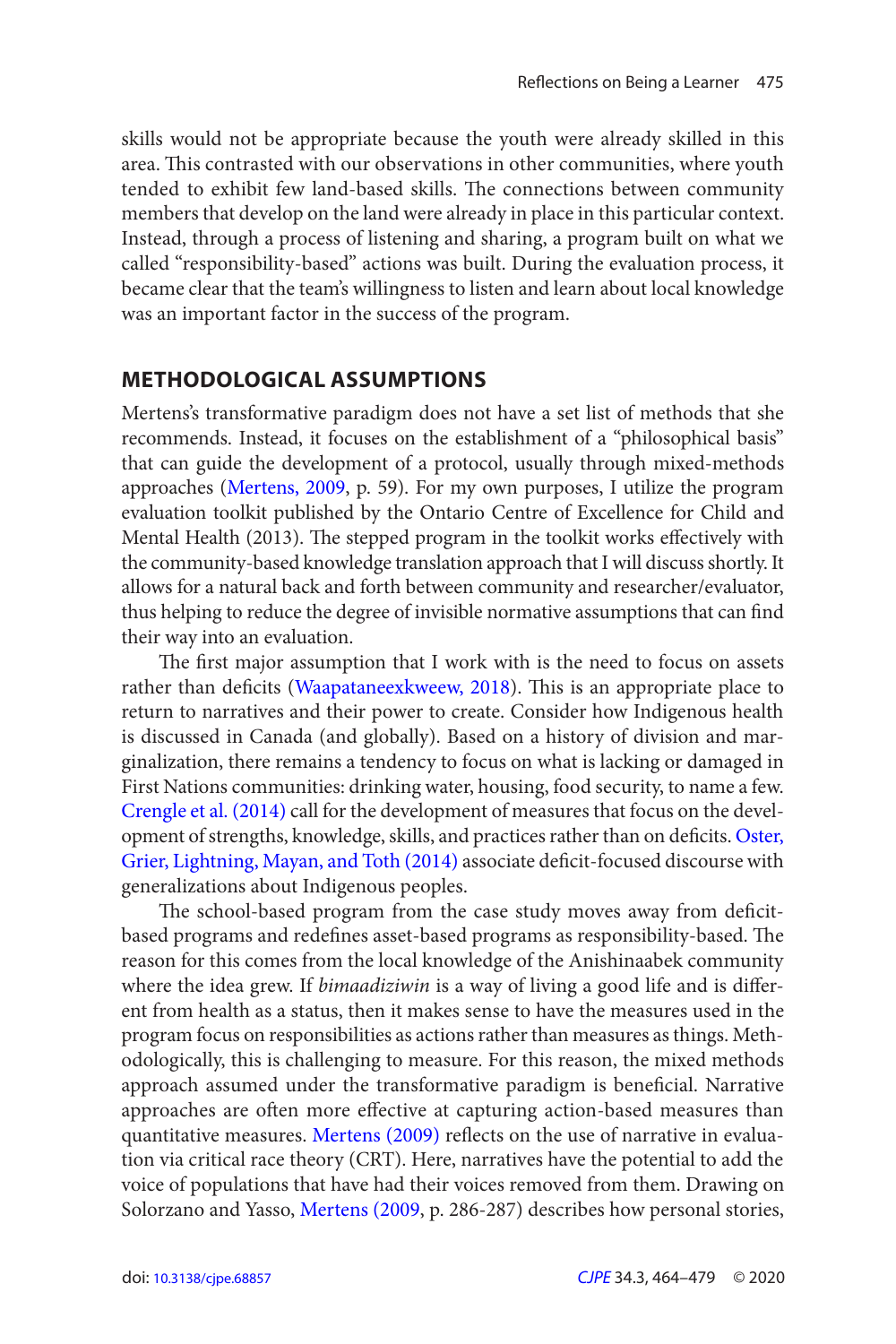<span id="page-12-0"></span>third-person stories, and composite stories all add increased perspective on the lived experiences of the people we work with.

 and sociolinguistics ([Ingraham, 2016\)](#page-14-0). Small stories, as defined by [Bamberg and](#page-13-0)  stories are not official perspectives but contain in them valuable local knowledge. Personal stories, or small stories, since the work of William Labov in the 1960s and 1970s, have made an important contribution to narrative analysis Georgakopoulou (2008), are the small, mundane narratives we tell in everyday conversation. Small stories are an example of non-literary discourse, which is used to articulate the day-to-day experiences of individuals. Within the larger model developed by [Labonte and Torgerson \(2005\)](#page-14-0), small stories speak at the individual level and can be made into composites of a community level discourse. Small

gies was through Linda Tuhiwai Smith's (1999) Decolonizing Methodologies. It The second methodological assumption I work with is rooted in the increased call for Indigenous methodologies to be used in Indigenous research. Like many people, my first encounter with the concept of Indigenous research methodolowas an assigned reading in my undergraduate program in Native Studies (now Indigenous Studies) at Trent University. Over the years, as I have continued my learning process, I have become concerned about discourses that create a divide between Indigenous and Western methods within the academy. Practical experience has suggested that the best way forward is through a process that allows for the decentring of power from one paradigm toward the development of beneficial and lasting relationships. Joseph P. Gone offers two important take-away points on this issue: he sees it unlikely that the recovery of remaining pre-contact epistemologies will be well suited for university-based knowledge production; and the adaptation or decolonizing of research methodologies can be considered as a "metis" approach rather than a dichotomy of Indigenous versus Western (Gone, [2019](#page-14-0), pp. 51–52).

Practically, this has meant that partnerships between First Nations communities and university-based researchers/evaluators can act as a method for sharing skills and building capacity on both sides of the relationship. As one of my partners has joked about the use of the two-eyed seeing approach, an approach that incorporates Indigenous and Western knowledge, by saying "of course we look with two eyes. If you don't you bump into too many things." Her point was that we make fewer mistakes when we think more openly. I have learned to listen when she jokes because the lessons contained in humour are often important. This example demonstrates to me how small stories can be applied to understand the variety of communication styles that we encounter in our work, including humour.

## **AXIOLOGICAL ASSUMPTIONS**

I will not spend much time on the axiological assumptions associated with the transformative paradigm. This principle is associated with respect, beneficence, and justice [\(Mertens, 2009,](#page-14-0) p. 49). My experience is that these principles are based in long-term, meaningful relationships. They develop when we stop seeing our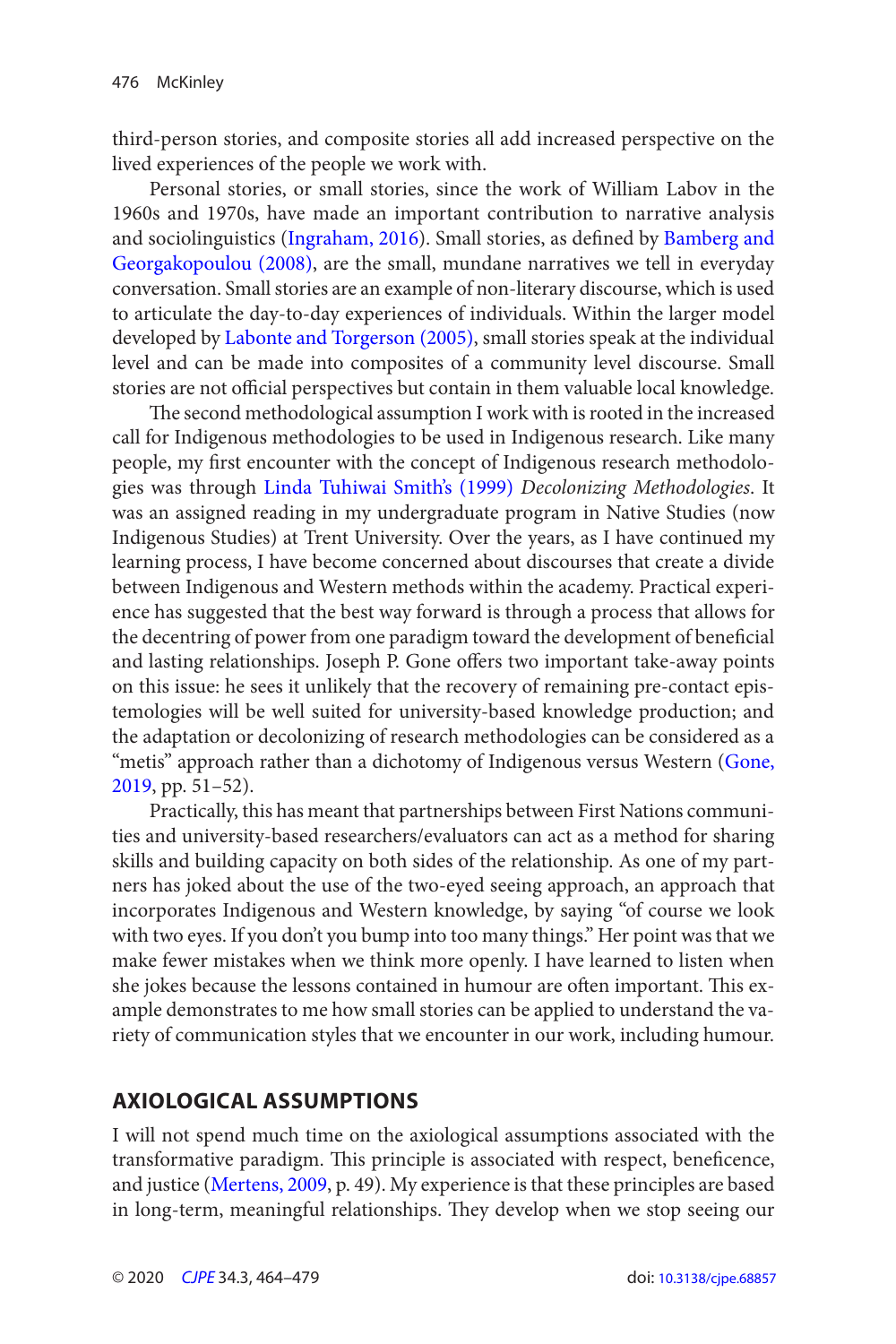<span id="page-13-0"></span>partners as objects of study and open ourselves up to be learners. I have experienced the greatest roadblocks related to this element coming from the institutions where our non-community-based team members are located. Just as health can be read as a way a society should look, so can research ethics be a standardized way of dictating how an ongoing relationship should exist. That is not the act of decentring power.

#### **CONCLUSION**

By situating myself as a learner, I open myself to see the relationships between power, discourse, and the paradigms that are supported by them acting across levels of social structure. Social inequality creates conditions where some members of the population are left in a relative state of disadvantage. Cultural and language differences interact with power in order to maintain discursive forces that normalize one version of health over another. In the process of evaluation, we must be willing to identify how these factors influence the work that we do and to engage in evaluations that incorporate transformative assumptions which will allow us to push back against the existing power structures.

 The steps that are available to us are tied to our own actions and our willingness to engage in meaningful, bidirectional learning. My experience has been that humility and empathy are tools that benefit the evaluator when we are working with Indigenous communities. By engaging in the process of listening and learning with our Indigenous relationships, we are better able to shift the paradigms by exposing powerful, normative discourses that may devalue a local way of knowing. As discussed in the case study, the local value of the in-school program was not the quantitative data easily explained to the general public. Instead, the real value to the community came in the form of the relationships, and the responsibilities inherent in those relationships, which make the program effective. From a community perspective, they were interested in how the program changed how youth behaved.

Finally, I have learned the valuable lesson of listening, thinking, and then acting in the process of moving from assumptions to applications. The application of critical approaches allows us to expose the invisible, normative aspects of our assumptions and develop applications with our community-based relationship. Applying a mixed methods approach, including narrative or discourse analysis, facilitates the development of a more complex and effective evaluation program.

#### **REFERENCES**

- Bamberg, M., & Georgakopoulou, A. (2008). Small stories as a new perspective in narrative and identity analysis. Text and Talk, 28(3), 377–396. https://doi.org/10.1515/ [TEXT.2008.018](https://doi.org/10.1515/TEXT.2008.018)
- Baudrillard, J. (1983). Simulations. Los Angeles, CA: Semiotext(e).
- Breau, S., Toy, B., Brown, M., Macdonald, R., & Cooms, O. T. (2018). In the footsteps of Mackintosh and Innis: Tracking Canada's economic centre of gravity since the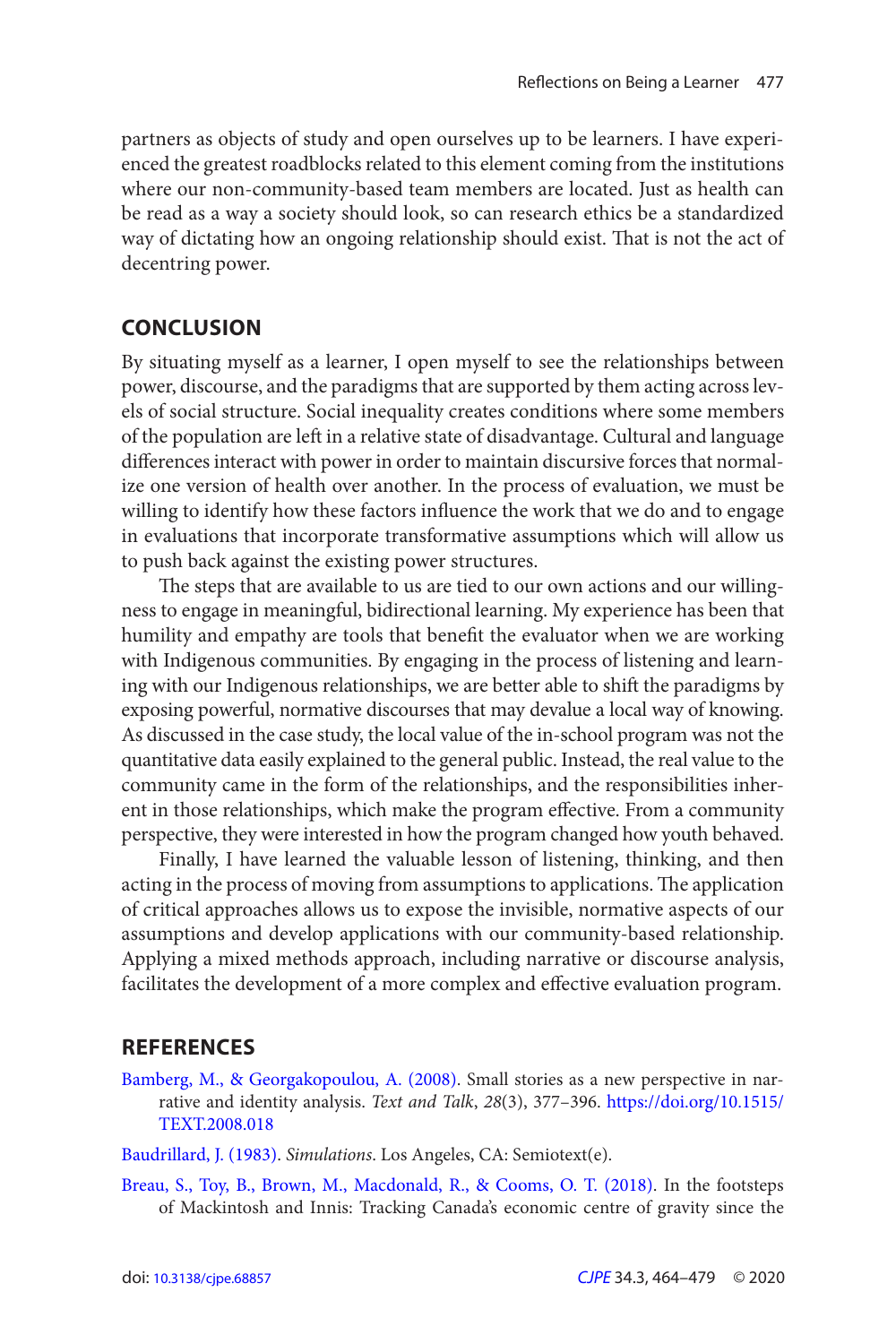<span id="page-14-0"></span>Great Depression. Canadian Public Policy, 44(4), 356-367. https://doi.org/10.3138/ [cpp.2018-015](https://doi.org/10.3138/cpp.2018-015) 

- Health, 14, 714-721. https://doi.org/10.1186/1471-2458-14-714. Medline:25016481 Crengle, S., Smylie, J., Kelaher, M., Lambert, M., Reid, S., Luke, J.... & Harwood, M. (2014). Cardiovascular disease medication health literacy among Indigenous peoples: Design and protocol of an intervention trial in Indigenous primary care services . BMC Public
- Daniel, Y., & Bondy, K. (2008). Safe schools and zero tolerance: Policy, program and practice in Ontario. Canadian Journal of Educational and Administrative Policy, 70, 1-20.
- Farmer, P. (2004). An anthropology of structural violence. Current Anthropology, 45(3), 305 – 325 . <https://doi.org/10.1086/382250>
- tions by an Indigenous knower. Qualitative Inquiry, 25(1), 45-56. https://doi. Gone, J. P. (2019). Considering Indigenous research methodologies: Critical reflec[org/10.1177/1077800418787545](https://doi.org/10.1177/1077800418787545)
- [Greene, R., & Winkler, J. \( 2019 \)](#page-10-0). Collaborative and Proactive Solutions (CPS): A review of research findings in families, schools, and treatment facilities . Clinical Child and Family Psychology Review, 22(4), 549-561.<https://doi.org/10.1007/s10567-019-00295-z>. Medline:31240487
- Sage Publications. Guba, E. G., & Lincoln, Y. S. (1989). Fourth generation evaluation. Newbury Park, CA:
- Ingraham, C. (2016). The scope and autonomy of personal narrative. Written Communication, 34(1), 54-74. https://doi.org/10.1177/0741088316683147
- 1946. Bulletin of the World Health Organization, 80(12), 983-984. https://apps.who.int/ [International Health Conference. \( 2002 \).](#page-6-0) Constitution of the World Health Organization. [iris/handle/10665/268688](https://apps.who.int/iris/handle/10665/268688)
- Standards for Consultations in Making Standards Local. Graham, J. F., Holms, C., Jacobs, D., Darnell, R., McKinley, G. P. (Forthcoming). Negotiating Good Development: McDonald, F., and Darnell, R. (Eds). Vancouver, BC: University of British Columbia Press.
- terly, 12(2), 226-240. Medline:9627924 Keane, C. (1998). Globality and constructions of world health. Medical Anthropology Quar-
- Keller, E. F., & Lloyd, E. A. (1992). *Keywords in evolutionary biology*. Cambridge, MA: Harvard University Press.
- Kirmayer, L. J., Gone, J. P., & Moses, J. (2014). Rethinking historical trauma. *Transcul*tural Psychiatry, 51(3), 299-231. [https://doi.org/10.1177/1363461514536358.](https://doi.org/10.1177/1363461514536358) Medline:24855142
- Public Health, 15(2), 157-179. https://doi.org/10.1080/09581590500186117 Labonte, R., & Torgerson, R. (2005). Interrogating globalization, health and development: Towards a comprehensive framework for research, policy and political action. Critical
- Mertens, D. M. (2009). Transformative research and evaluation. New York, NY: The Guilford Press.
- Mertens, D. M. (2013). What does a transformative lens bring to credible evidence in mixed credibility of evidence in evaluation. New Directions for Evaluation, 2013(138), 27-35. methods evaluations? In D. M. Mertens & S. Hesse-Biber (Eds.), Mixed methods and